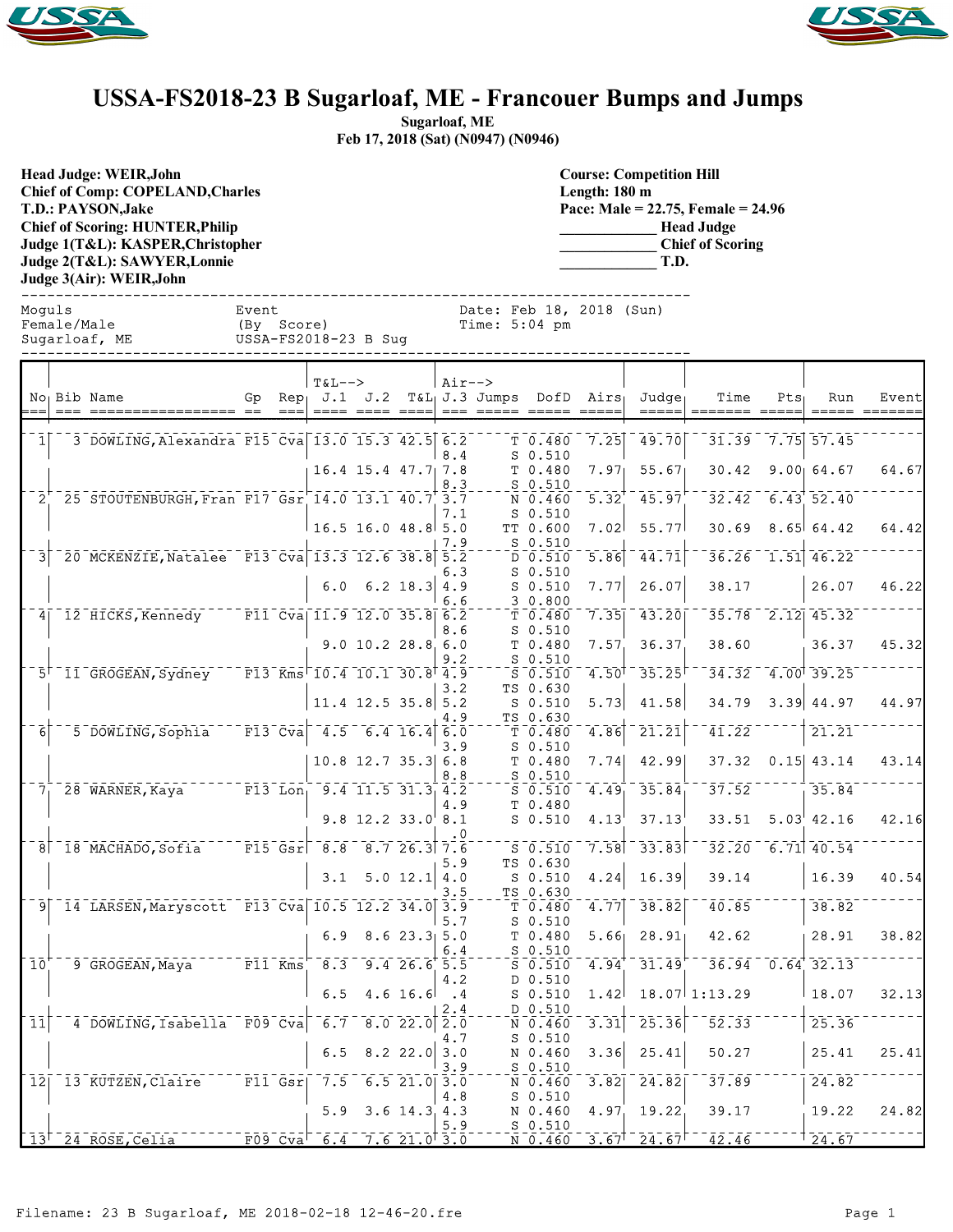Moguls Event Date: Feb 18, 2018 (Sun) Female/Male (By Score) Time: 5:04 pm Sugarloaf, ME USSA-FS2018-23 B Sug

|                  | No Bib Name                                                  | Gp                                  | <b>T&amp;L--&gt;</b><br>$\text{Rep}$ J.1 J.2                                                             |                            |                                                    | $Air--$                             | T&L J.3 Jumps DofD Airs |                                                       |                   | Judge                                                                 | Time                    | Pts | Run                                         | Event |
|------------------|--------------------------------------------------------------|-------------------------------------|----------------------------------------------------------------------------------------------------------|----------------------------|----------------------------------------------------|-------------------------------------|-------------------------|-------------------------------------------------------|-------------------|-----------------------------------------------------------------------|-------------------------|-----|---------------------------------------------|-------|
|                  |                                                              |                                     |                                                                                                          |                            |                                                    |                                     |                         |                                                       |                   |                                                                       |                         |     |                                             |       |
|                  |                                                              |                                     | 2.0                                                                                                      |                            | $2.6$ 6.9                                          | 4.5<br>$\cdot$ 4<br>3.8             |                         | $S_0.510$<br>N 0.460<br>$S$ 0.510                     | 2.11              |                                                                       | 9.01'1:06.17            |     | 9.01                                        | 24.67 |
| 14               | 1 ANDRIOLA, Sadie                                            |                                     | $\overline{F15}$ Lon $\overline{5.3}$                                                                    |                            | $-4.5$ 14.7 3.6                                    |                                     |                         | N 0.460                                               |                   | $-4.45$ <sup><math>-19.15</math></sup>                                | $\overline{45.64}$      |     | 19.15                                       |       |
|                  |                                                              |                                     | 6.2                                                                                                      |                            | $7.1$ 20.0 3.5                                     | 5.5<br>5.7                          |                         | $S$ 0.510<br>N 0.460<br>$S$ 0.510                     | 4.51              | 24.46                                                                 | 45.55                   |     | 24.46                                       | 24.46 |
| 15               | 2 DELSESTO, Amelia                                           |                                     | $F11$ $Gsr$ $4.4$                                                                                        |                            | $\overline{5.0}$ 14.1 1.8                          |                                     |                         | N 0.460                                               |                   | $1.94$ 16.04                                                          | 40.10                   |     | 16.04                                       |       |
|                  |                                                              |                                     | 5.4                                                                                                      |                            | $6.6$ 18.0 1.8                                     | 2, 2                                |                         | $S$ 0.510<br>N 0.460                                  | 0.82              | 18.82                                                                 | 41.53                   |     | 18.82                                       | 18.82 |
| 16               | 8 FLYNN, Molly                                               | $\overline{F09}$ Lon $\overline{F}$ | $\overline{0.1}$                                                                                         |                            | $\overline{0.1}$ $\overline{0.3}$ $\overline{3.0}$ | $\cdot$ 0                           |                         | N 0.460                                               | 3.62              |                                                                       | $3.92$ 1:11.76          |     | 3.92                                        |       |
|                  |                                                              |                                     | 2.5                                                                                                      | 3.0                        |                                                    | 4.4<br>$8.3$ 2.5<br>4.4             |                         | $S_0.510$<br>N 0.460<br>$S_0.510$                     | 3.39              | 11.64                                                                 | 47.77                   |     | 11.64                                       | 11.64 |
| 17               | 22 ODORCZUK, Jayla                                           |                                     | $\overline{F15}$ Lon $\overline{0.1}$                                                                    | 0.1                        |                                                    | $0.3$ 2.1                           |                         | N 0.460                                               | 0.96              | 1.26                                                                  | 57.30                   |     | 1.26                                        |       |
|                  |                                                              |                                     |                                                                                                          | $0.1 \quad 0.1$            |                                                    | $\cdot$ .0<br>$0.3 \mid 1.5$<br>3.0 |                         | $S$ 0.510<br>N 0.460                                  | 2.14              | 2.44                                                                  | 59.18                   |     | 2.44                                        | 2.44  |
|                  | 18 21 MULLALY, Hannah                                        | $^-$ F15 $^-$ Lon $\mid$            |                                                                                                          |                            | dns                                                |                                     |                         |                                                       | dns               |                                                                       | (none)                  |     | dns                                         |       |
|                  |                                                              |                                     |                                                                                                          |                            | dns                                                |                                     |                         |                                                       | dns               |                                                                       | (none)                  |     | dns                                         | dns   |
|                  | 57 DOLAN, Lance                                              |                                     | M15 Cva 17.5 17.6 52.7 7.2                                                                               |                            |                                                    | 7.4                                 |                         | TS 0.530<br>3 0.700                                   |                   | $8.99$ $61.64$                                                        |                         |     | 26.28 11.03 72.67                           |       |
|                  |                                                              |                                     |                                                                                                          | $16.3$ $15.5$ $47.7$ $7.4$ |                                                    |                                     |                         | TS 0.530                                              | $8.12_1$          | 55.82                                                                 |                         |     | 26.32 10.97 66.79                           | 72.67 |
| $2^{\prime}$     | $-59$ EGAN, Jack                                             |                                     | M13 Cva 14.2 15.6 44.7 7.6                                                                               |                            |                                                    | 6.0                                 |                         | 3 0.700<br>TS 0.530                                   | 7.59              | 52.29                                                                 |                         |     | $28.84 - 7.43$ 59.72                        |       |
|                  |                                                              |                                     |                                                                                                          | $16.4$ 16.9 49.9 9.3       |                                                    | 5.1<br>7.9                          |                         | 3 0.700<br>3p 0.730 12.31<br>30.700                   |                   | 62.26                                                                 | 27.98                   |     | $8.64$ 70.90                                | 70.90 |
|                  | 86 MCKENZIE, Myles                                           |                                     | $\sqrt{M15}$ Cva 15.9 16.4 48.4                                                                          |                            |                                                    | 7.5                                 |                         | TS 0.530                                              | $\overline{9.36}$ | 57.81                                                                 |                         |     | 26.56 10.64 68.45                           |       |
|                  |                                                              |                                     |                                                                                                          | $16.3$ 16.9 49.8 6.5       |                                                    | 7.7<br>7.9                          |                         | 3 0.700<br>$S_0.410$<br>30.700                        | 8.19              | 57.99                                                                 |                         |     | $27.11$ 9.86 67.85                          | 68.45 |
|                  | 4 74 LARUSCH, Matthew                                        |                                     | $\overline{M13}$ Hv $\overline{12.0}$ 13.0 37.5 5.1                                                      |                            |                                                    |                                     |                         | D 0.410                                               | 6.29              | 43.79                                                                 |                         |     | 25.26 12.46 56.25                           |       |
|                  |                                                              |                                     |                                                                                                          | 16.0 15.4 47.1 8.5         |                                                    | 7.5<br>7.7                          |                         | DD 0.560<br>TT 0.500<br>DD 0.560                      | 8.56              | 55.66                                                                 |                         |     | 26.04 11.37 67.03                           | 67.03 |
|                  | 5 79 LITTLEFIELD, Chase M13 Cva 9.8 9.8 29.4 7.9             |                                     |                                                                                                          |                            |                                                    |                                     |                         | TS 0.530                                              | 9.08              | 38.48                                                                 | $\overline{43.34}$      |     | $\sqrt{38.48}$                              |       |
|                  |                                                              |                                     |                                                                                                          | $16.1$ 15.2 47.0 7.4       |                                                    | 7.0<br>8.7                          |                         | 30.700<br>TS 0.530 10.01<br>3 0.700                   |                   | 56.96                                                                 | 27.79                   |     | 8.91  65.87                                 | 65.87 |
|                  | $6$ $85$ MARAVELL, Dante                                     |                                     | $\overline{M13}$ $\overline{Gsr}$ $\overline{13.8}$ $\overline{15.3}$ $\overline{43.7}$ $\overline{7.5}$ |                            |                                                    |                                     |                         | $\bar{T}S$ 0.530                                      | 9.15              | 52.80                                                                 | 29.93                   |     | $5.90$ $58.70$                              |       |
|                  |                                                              |                                     |                                                                                                          | $16.1$ 15.5 47.4 7.8       |                                                    | 7.4<br>8.3                          |                         | 30.700<br>TS 0.530<br>3 0.700                         | 9.94              | 57.34                                                                 |                         |     | 29.35 6.71 64.05                            | 64.05 |
|                  | 7 66 GRUELLE, Winston M15 Cva 12.8 14.3 40.7 6.0             |                                     |                                                                                                          |                            |                                                    |                                     |                         | TS 0.530<br>DD 0.560                                  | $6.20^{-1}$       | 46.85                                                                 |                         |     | $27.27 - 9.64$ , 56.49                      |       |
|                  |                                                              |                                     |                                                                                                          | $16.4$ 15.4 $47.7$ 6.8     |                                                    | 5.4<br>4.7                          |                         | TS 0.530<br>DD 0.560                                  | 6.23              | 53.93                                                                 |                         |     | $27.44$ 9.40 63.33                          | 63.33 |
|                  | 8 - 87 MULLALY, Jack ----- M13 Lon 8.6 10.1 28.0 5.3         |                                     |                                                                                                          |                            |                                                    |                                     |                         | TS 0.530                                              |                   | $\overline{3.15}$ ] $\overline{31.20}$ ]                              | 41.10                   |     | 31.20                                       |       |
|                  |                                                              |                                     |                                                                                                          | $14.5$ 16.0 45.8 6.0       |                                                    | . 5<br>8.1                          |                         | 3 0.700<br>TS 0.530<br>TT 0.500                       |                   | $7.23$ 52.98                                                          | 27.65                   |     | 9.10 62.08                                  | 62.08 |
|                  | 9 69 KOENIG, Noah M15 Cva 8.5 8.4 25.3 5.4                   |                                     |                                                                                                          |                            |                                                    | 1.0                                 |                         | D 0.410<br>3 0.700                                    |                   | $\overline{2.91}$ $\overline{28.26}$                                  |                         |     | $34.08 - 0.06$ 28.32                        |       |
|                  |                                                              |                                     |                                                                                                          | 15.8 15.8 47.4 6.7         |                                                    | 7.5                                 |                         | D 0.410<br>30.700                                     |                   | $7.99$ <sub>1</sub> 55.39 <sub>1</sub>                                |                         |     | $29.38$ 6.67 62.06                          | 62.06 |
|                  | 10 <sup>+-</sup> 91 <sup>-</sup> POULIN, Bryce <sup>--</sup> |                                     | $ \overline{M15}$ $\overline{C} \overline{v}$ a $\overline{10.8}$ 11.1 32.8 <sup>†</sup> 5.7             |                            |                                                    | 7.8                                 |                         | $\bar{\tau}$ $\bar{0}$ .380 $\bar{\tau}$<br>$S_0.410$ |                   | $\overline{5.35}^{\dagger}$ 38.20                                     |                         |     | $\sqrt{27.32}$ $\sqrt{9.57}$ $\sqrt{47.77}$ |       |
|                  |                                                              |                                     |                                                                                                          | 14.9 15.2 45.2 4.9         |                                                    | 9.2                                 |                         | $T$ 0.380<br>$S_0.410$                                |                   | $5.63$ $50.78$                                                        |                         |     | 26.52 10.69 61.47                           | 61.47 |
| $\bar{1}\bar{1}$ | 54 BARRETT, Oliver                                           |                                     | $^{\circ}$ M13 Gsr 13.2 15.4 42.9                                                                        |                            |                                                    | 6.5                                 |                         | T 0.380                                               | $\overline{5.90}$ | $\bar{48.80}$                                                         |                         |     | $30.25 - 5.45$ 54.25                        |       |
|                  |                                                              |                                     |                                                                                                          | $15.0$ $15.5$ $45.8$ 7.3   |                                                    | 4.9<br>5.0                          |                         | 3 0.700<br>T <sub>0.380</sub><br>3 0.700              | 6.27              | 52.02                                                                 |                         |     | $29.36$ 6.70 58.72                          | 58.72 |
| 12 <sub>1</sub>  | 60 FORGET, Lucien                                            |                                     | $\sqrt{15}$ $\bar{C}$ va $\sqrt{10.4}$ $\sqrt{10.7}$ $\sqrt{31.7}$ $\sqrt{3.5}$                          |                            |                                                    | 4.7                                 |                         | 3p 0.730                                              |                   | $\sqrt{3}$ $\sqrt{0.700}$ $\sqrt{5.88}$ $\sqrt{37.53}$ $\sqrt{0.700}$ | $3\bar{4}.\bar{12}$ - - |     | 37.53                                       |       |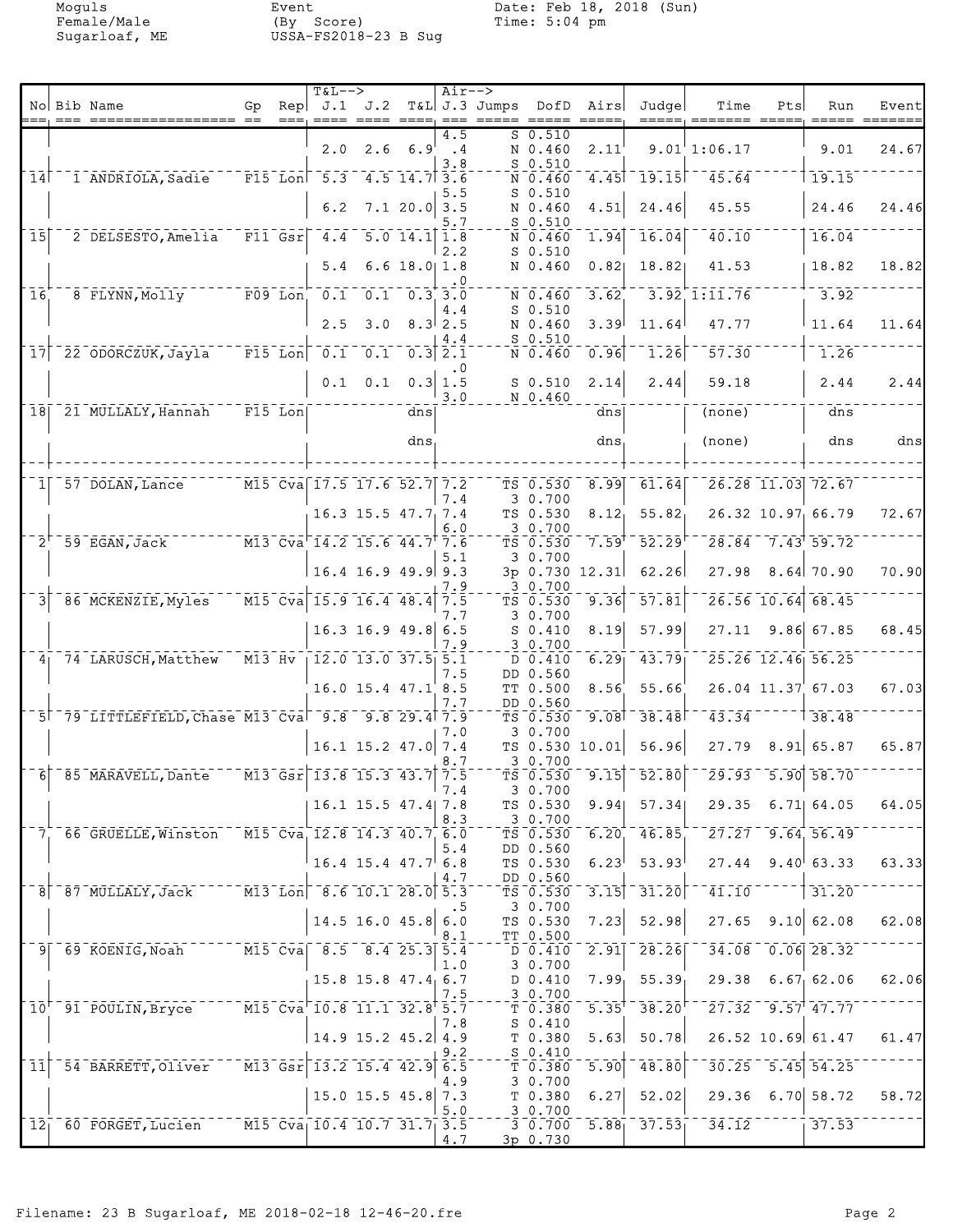Moguls Event Date: Feb 18, 2018 (Sun) Female/Male (By Score) Time: 5:04 pm Sugarloaf, ME USSA-FS2018-23 B Sug

|                            |                                                   |    |             | <b>T&amp;L--&gt;</b>                                                                        |                           |                           | $Air--$               |                              |                                                                                                                                                 |                                |                                |                            |                |                                               |       |
|----------------------------|---------------------------------------------------|----|-------------|---------------------------------------------------------------------------------------------|---------------------------|---------------------------|-----------------------|------------------------------|-------------------------------------------------------------------------------------------------------------------------------------------------|--------------------------------|--------------------------------|----------------------------|----------------|-----------------------------------------------|-------|
|                            | No Bib Name                                       | Gp | Rep<br>$==$ |                                                                                             | J.1 J.2<br>==== ==== ==== |                           | $== =$                | T&L J.3 Jumps<br>===== ===== | DofD                                                                                                                                            | Airs                           | Judge                          | Time<br>=====, =======     | Pts<br>$=====$ | Run<br>$=====$                                | Event |
|                            |                                                   |    |             |                                                                                             | $15.2$ 15.2 45.6          |                           | 6.0                   |                              | 3 0.700                                                                                                                                         | 8.50                           | 54.10                          | 32.89                      | 1.73           | 55.83                                         | 55.83 |
|                            | 13 52 BALLARD, Owen                               |    |             | $\sqrt{M13}$ Gsr $\sqrt{14.0}$ 14.9 43.3 5.9                                                |                           |                           | 5.9                   |                              | 3p 0.730<br>$\bar{T}$ $\bar{0}$ $\bar{0}$ $\bar{3}80$                                                                                           | 4.57                           | 17.92                          | 29.09                      |                | $7.08$ 55.00                                  |       |
|                            |                                                   |    |             |                                                                                             |                           |                           | 5.7                   |                              | $S_0.410$                                                                                                                                       |                                |                                |                            |                |                                               |       |
|                            |                                                   |    |             |                                                                                             | $9.3$ 8.5 26.7 2.0        |                           | 7.2                   |                              | T 0.380<br>$S_0.410$                                                                                                                            | 3.71                           | 30.41                          | 35.34                      |                | 30.41                                         | 55.00 |
|                            | 14 73 LANDRY, Gabe M11 Cva 13.0 14.5 41.3 7.9     |    |             |                                                                                             |                           |                           |                       |                              | $S_0.410$                                                                                                                                       | $\overline{5.51}$              | 46.76                          |                            |                | $30.75 - 4.74$ 51.50                          |       |
|                            |                                                   |    |             |                                                                                             | $12.4$ $12.2$ $36.9$ 7.0  |                           | 6.0                   |                              | T 0.380<br>$S_0.410$                                                                                                                            | 5.46                           | 42.36                          | 30.29                      |                | 5.39 47.75                                    | 51.50 |
|                            |                                                   |    |             |                                                                                             |                           |                           | 4.9                   |                              | TS 0.530                                                                                                                                        |                                |                                |                            |                |                                               |       |
| 15                         | 62 FOURNIER, Elijah                               |    |             | $\sqrt{M15}$ Cva 10.0 11.6 32.4                                                             |                           |                           | 6.7                   |                              | T <sub>0.380</sub>                                                                                                                              | 6.25                           | 38.65                          | 32.44                      |                | $\begin{bmatrix} 2.37 \\ 41.02 \end{bmatrix}$ |       |
|                            |                                                   |    |             |                                                                                             | $12.4$ 13.9 39.5 4.2      |                           | 5.3                   |                              | 30.700<br>30.700                                                                                                                                | 7.97                           | 47.42                          | 32.80                      |                | $1.86$ 49.28                                  | 49.28 |
|                            |                                                   |    |             |                                                                                             |                           |                           | 6.9                   |                              | 3p 0.730                                                                                                                                        |                                |                                |                            |                |                                               |       |
|                            | 16 56 DAVIS, Hayden M11 Cva 10.3 11.2 32.3 7.9    |    |             |                                                                                             |                           |                           | 5.8                   |                              | T 0.380<br>30.700                                                                                                                               |                                | $7.06$ <sup>39.31</sup>        |                            |                | $33.37$ 1.06 40.37                            |       |
|                            |                                                   |    |             |                                                                                             | 10.8 12.4 34.8 8.0        |                           |                       |                              | T 0.380                                                                                                                                         | 6.89                           | 41.69                          | 31.03                      |                | 4.35, 46.04                                   | 46.04 |
|                            | $17^{\dagger}$ 51 ANDRIOLA, Ari                   |    |             | $-$ M15 Lon $-$ 5.9 $-$ 4.1 15.0 4.0                                                        |                           |                           | 5.5                   |                              | 30.700<br>$S$ 0.410                                                                                                                             | $\overline{5.77}$ <sup>T</sup> | 20.77                          | $\bar{46}.12$              |                | $\overline{20.77}$                            |       |
|                            |                                                   |    |             |                                                                                             |                           |                           | 5.9                   |                              | 3 0.700                                                                                                                                         |                                |                                |                            |                |                                               |       |
|                            |                                                   |    |             |                                                                                             | $8.6$ 10.2 28.2 6.2       |                           |                       |                              | $S_0.410$                                                                                                                                       | 6.53                           | 34.73                          | 28.98                      |                | $7.23$ 41.96                                  | 41.96 |
| $\overline{18}$            |                                                   |    |             |                                                                                             |                           |                           | 5.7<br>5.4            |                              | 30.700<br>$S_0.410$                                                                                                                             | 4.87                           | 40.12                          | 35.34                      |                | 40.12                                         |       |
|                            |                                                   |    |             |                                                                                             |                           |                           | 3.8                   |                              | 3 0.700                                                                                                                                         |                                |                                |                            |                |                                               |       |
|                            |                                                   |    |             |                                                                                             | 11.5 10.4 32.8 7.0        |                           | 4.2                   |                              | $S_0.410$<br>3 0.700                                                                                                                            | 5.81                           | 38.66                          | 34.79                      |                | 38.66                                         | 40.12 |
| $\overline{19}$            | 67 HALL,Ryan                                      |    |             | $\overline{M11}$ Gsr <sub>1</sub> 0.1 0.5 0.9 5.1                                           |                           |                           |                       |                              | D 0.410                                                                                                                                         | 2.37                           | 3.27                           | 45.58                      |                | $-3.27$                                       |       |
|                            |                                                   |    |             |                                                                                             | $10.7$ 11.0 32.5 4.1      |                           | . 4                   |                              | 30.700<br>$S_0.410$                                                                                                                             | 5.81                           | 38.36                          | 35.69                      |                | 38.36                                         | 38.36 |
|                            |                                                   |    |             |                                                                                             |                           |                           |                       |                              | 3 0.700                                                                                                                                         |                                |                                |                            |                |                                               |       |
|                            | 20 89 PARADIS, Benjamin M13 Cro 9.6 11.0 30.9 5.3 |    |             |                                                                                             |                           |                           | 5.1                   |                              | T 0.380<br>$S_0.410$                                                                                                                            | $\overline{4.10}$              | $-35.00$                       | 36.66                      |                | 35.00                                         |       |
|                            |                                                   |    |             |                                                                                             | $10.4$ 11.3 32.6 4.9      |                           |                       |                              | T 0.380                                                                                                                                         | 3.87                           | 36.42                          | 33.64                      |                | $0.68$ 37.10                                  | 37.10 |
| 21                         | 93 SMALL, Zack                                    |    |             | $\overline{M11}$ Cva $\overline{8.2}$ $\overline{8.9}$ 25.7 5.1                             |                           |                           | 3.8                   |                              | TS 0.530<br>$S_0.410$                                                                                                                           | $\overline{3.95}$              | 29.60                          | 36.58                      |                | 29.60                                         |       |
|                            |                                                   |    |             |                                                                                             |                           |                           | 4.9                   |                              | T 0.380                                                                                                                                         |                                |                                |                            |                |                                               |       |
|                            |                                                   |    |             | 10.6                                                                                        |                           | $9.329.8$ 5.9             |                       |                              | T 0.380                                                                                                                                         |                                | $4.94$ 34.79                   | 33.44                      |                | $0.96$ 35.75                                  | 35.75 |
| $\overline{2}\overline{2}$ | 53 BANCROFT, Patrick M11 Gsr 7.8 8.4 24.3 6.4     |    |             |                                                                                             |                           |                           | 6.6                   |                              | $S_0.410$<br>$S_0.410$                                                                                                                          | 6.75                           | 31.05                          |                            |                | $30.99 - 4.40$ 35.45                          |       |
|                            |                                                   |    |             | 9.0                                                                                         |                           | 8.326.04.1                | 5.9                   |                              | 30.700                                                                                                                                          |                                |                                | 32.26                      |                | $2.62$ 35.29                                  | 35.45 |
|                            |                                                   |    |             |                                                                                             |                           |                           | 7.2                   |                              | $S_0.410$<br>30.700                                                                                                                             | 6.72                           | 32.67                          |                            |                |                                               |       |
| $\overline{2}3$            | $-78$ LIPSKY, Ross $-113$ $7$                     |    |             | $\overline{3.6}$                                                                            | $\sqrt{2.6}$              |                           | $9.3 \overline{)3.3}$ |                              | TS 0.530                                                                                                                                        | 5.87                           | 15.17                          | 52.81                      |                | 15.17                                         |       |
|                            |                                                   |    |             | 9.0                                                                                         |                           | 8.426.1 4.9               | 5.9                   |                              | 30.700<br>$S_0.410$                                                                                                                             | 5.08                           | 31.18                          | 38.85                      |                | 31.18                                         | 31.18 |
|                            |                                                   |    |             |                                                                                             |                           |                           | 4.4                   |                              | 30.700                                                                                                                                          |                                |                                |                            |                |                                               |       |
|                            | 24   95 WARNER, Andreas M11 Lon 5.0 5.4 15.6 4.3  |    |             |                                                                                             |                           |                           | 5.9                   |                              | $S_0.410$<br>T 0.380                                                                                                                            |                                | $\boxed{4.00}$ $\boxed{19.60}$ | 43.38                      |                | 19.60                                         |       |
|                            |                                                   |    |             | 7.6                                                                                         |                           | 9.725.94.2                |                       |                              | N 0.360                                                                                                                                         |                                | 4.17, 30.12                    | 43.05                      |                | 30.12                                         | 30.12 |
|                            | 25 <sup><math>-63</math></sup> GREER, Christian   |    |             | $^{\circ}$ MO9 $^{\circ}$ Cva $^{\circ}$ O.1 $^{\circ}$ O.1 $^{\circ}$ O.3 $^{\dagger}$ 3.9 |                           |                           | 6.5                   |                              | $S_0.410$<br>N 0.360                                                                                                                            | $1.40^{\dagger}$               | $\bar{1.70}$ r $^{-1}$         | $\overline{(\text{none})}$ |                | $-1.70$                                       |       |
|                            |                                                   |    |             |                                                                                             |                           |                           | . 0                   |                              |                                                                                                                                                 |                                |                                |                            |                |                                               |       |
|                            |                                                   |    |             | $\bf 8$ . $\bf 8$                                                                           |                           | $7.2$ 24.0 3.9            | 4.9                   |                              | N 0.360<br>$S_0.410$                                                                                                                            | 3.40                           | 27.40                          | 41.92                      |                | 27.40                                         | 27.40 |
| $\overline{2}6$            | 68 HICKS, Reginald M09 Cva                        |    |             |                                                                                             | $7.3$ $5.4$ $19.0$ $4.7$  |                           |                       |                              | $\overline{\mathsf{s}}$ $\overline{\mathsf{0}}$ $\overline{\mathsf{4}}$ $\overline{\mathsf{1}}$ $\overline{\mathsf{0}}$ $\overline{\mathsf{6}}$ | 4.19                           | $\overline{23.24}$             | 41.73                      |                | 23.24                                         |       |
|                            |                                                   |    |             | 3.5                                                                                         |                           | $3.8$ 10.9 5.0            | 4.3                   |                              | $G_0.530$                                                                                                                                       | 2.75                           |                                | 13.70 1:07.94              |                | 13.70                                         | 23.24 |
|                            |                                                   |    |             |                                                                                             |                           |                           | 1.0                   |                              | $S_0.410$<br>30.700                                                                                                                             |                                |                                |                            |                |                                               |       |
|                            | 27 83 MAHADY, Luke M13 Lon, 1.0 0.1 1.7 4.6       |    |             |                                                                                             |                           |                           |                       |                              | $\bar{T}$ $\bar{T}$ $\bar{0}$ .500 $\bar{0}$                                                                                                    | 4.68                           | $-5.33^{+}_{1}$                | $\overline{38.50}$         |                | $-6.33$                                       |       |
|                            |                                                   |    |             | 5.0                                                                                         |                           | 6.5 $17.3$ <sup>5.2</sup> | 3.4                   |                              | 30.700<br>X 0.410                                                                                                                               | 4.25                           | 21.50                          | 37.85                      |                | 21.50                                         | 21.50 |
|                            |                                                   |    |             |                                                                                             |                           |                           | 4.0                   |                              | TS 0.530                                                                                                                                        |                                |                                |                            |                |                                               |       |
|                            | 28 82 MAHADY, Henry M11 Lon 3.0                   |    |             |                                                                                             |                           | $3.2$ $9.3$ 6.9           | 3.0                   |                              | S 0.410<br>3 0.700                                                                                                                              |                                | $-4.92$ $-14.22$               | $\overline{42.02}$         |                | 14.22                                         |       |
|                            |                                                   |    |             | $4.0\,$                                                                                     |                           | 5.0 13.5                  | 5.8                   |                              | $S_0.410$                                                                                                                                       | 4.99                           | 18.49                          | 41.88                      |                | 18.49                                         | 18.49 |
|                            | 29 58 DONAHUE, Miles M11 Cva 2.2 2.7 7.4 4.6      |    |             |                                                                                             |                           |                           | 6.9                   |                              | $T$ 0.380<br>$5 - 0.410$                                                                                                                        |                                | $\sqrt{4.29}$ $\sqrt{11.64}$   | 38.31                      |                | 11.64                                         |       |
|                            |                                                   |    |             |                                                                                             |                           |                           | 5.9                   |                              | D 0.410                                                                                                                                         |                                |                                |                            |                |                                               |       |
|                            |                                                   |    |             |                                                                                             | $4.9$ $4.5$ $14.1$ 3.3    |                           | 4.4                   |                              | $S_0.410$<br><u>D 0.410</u>                                                                                                                     |                                | $3.15$ 17.25                   | 37.71                      |                | 17.25                                         | 17.25 |
|                            |                                                   |    |             |                                                                                             |                           |                           |                       |                              |                                                                                                                                                 |                                |                                |                            |                |                                               |       |